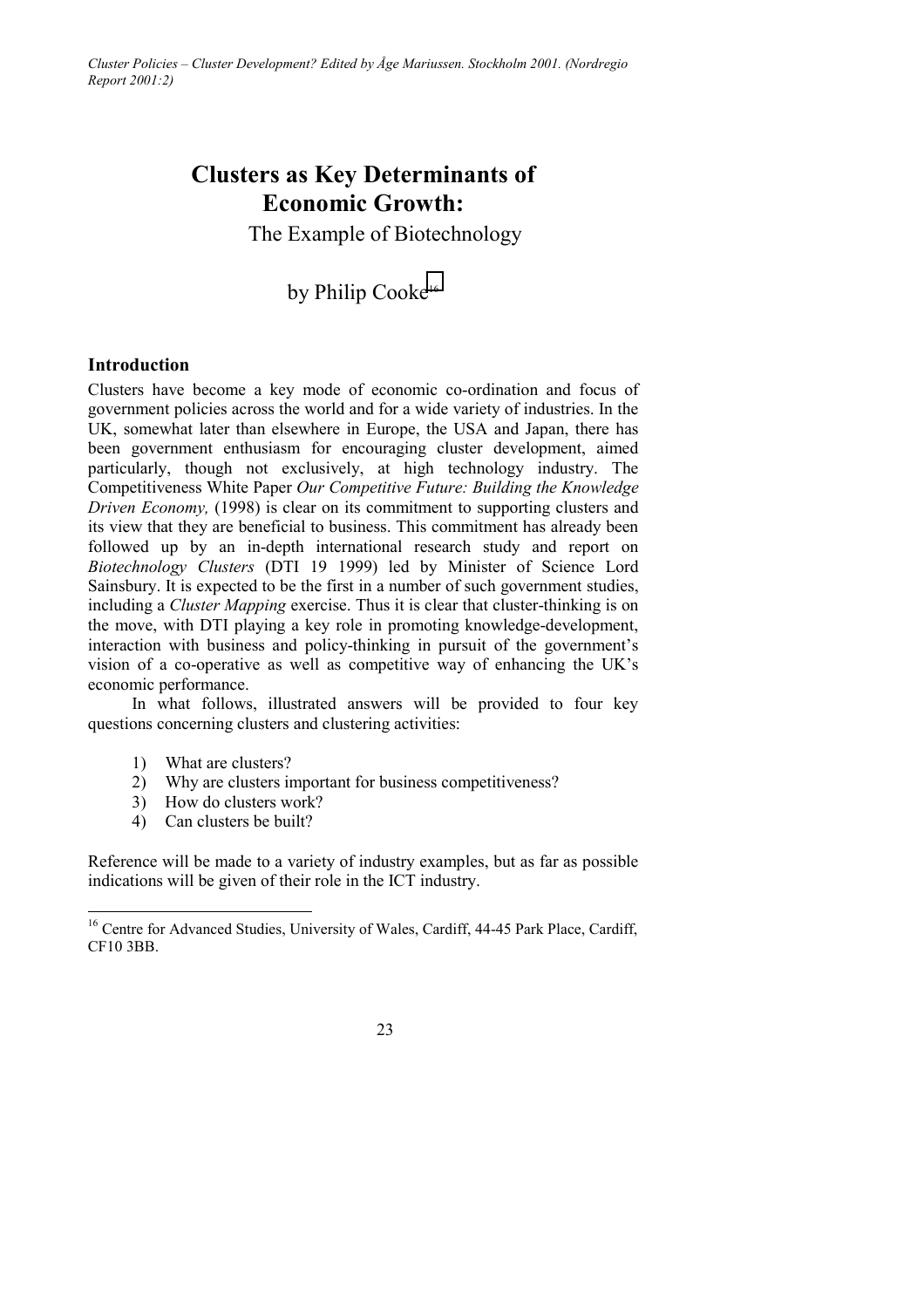### **What are Clusters?**

The Information Age Partnership definition of a cluster as a "geographical concentration of interdependent companies and institutions connected by a system of market and non-market links" is a useful starting point as it captures key elements of competitive and collaborative interaction that characterises firm relationships. It also recognises the importance of proximity to those relationships and that important relationships are not limited to those between firms only. It is thus close to Michael Porter's (1998) definition which is that: "A cluster is a geographically proximate group of interconnected companies and associated institutions *in a particular field*, linked by commonalities and complementarities". (Porter 1998, emphasis added) This in turn, underpinned the definition in DTI (1999) for the work on biotechnology clusters, as: "geographic concentrations of interconnected companies, specialised suppliers, service providers, firms in related industries and associated institutions (for example universities, standards agencies and trade associations) in particular fields that compete but also co-operate".

There is nothing wrong with these definitions except that they are all *static*, whereas the key feature of clusters is that they are *dynamic*. Hence we prefer the following factors to be included as well:

- A cluster displays a shared identity and future vision.
- It is characterised by "turbulence" as firms spin-off, spin-out and start-up from other firms or institutions.
- A cluster is an arena of dense and changing vertical input-output linkages, supply chains and horizontal inter-firm networks.
- It is likely to have developed localised, third-party representative governance associations that provide common services but also lobby government for change.
- A cluster may have caused governments to develop policies to assist cluster development, especially where market-failures are present.
- Over time, clusters can reveal features of emergence, dominance and decline.

•

So we come to a preferred definition of a cluster as "geographically proximate firms in vertical and horizontal relationships, involving a localised enterprise support infrastructure with a shared developmental vision for business growth, based on competition and co-operation in a specific market field".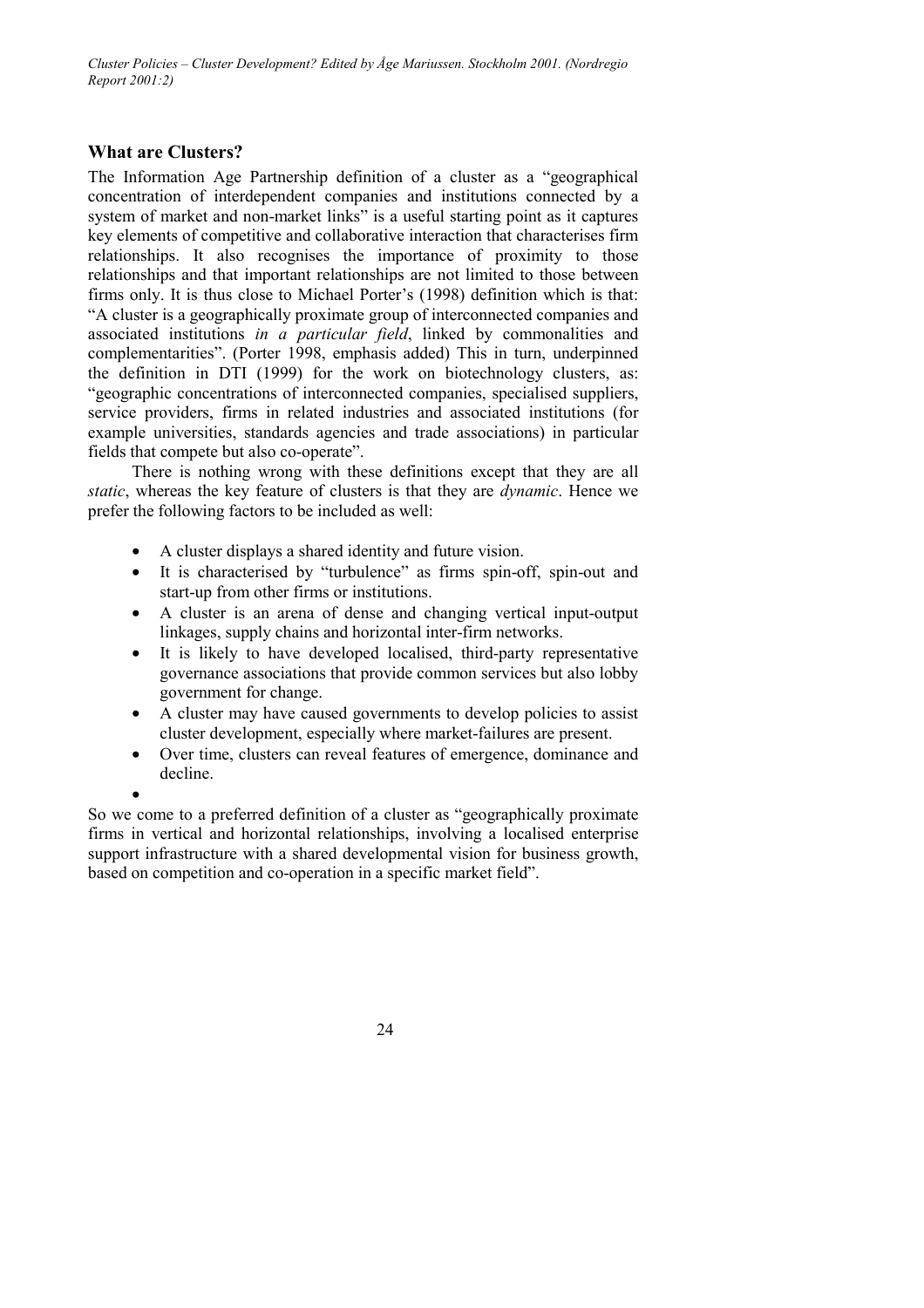## **Why Clusters?**

Why are clusters more prominent now than hitherto? Why does the hierarchical firm, so pronounced a feature of the mid-twentieth century corporate landscape, no longer act as the model for economic co-ordination? There are at least three key reasons for this. First, global competition, first from Japan and Southeast Asia, then from the US response to it, caused large corporations to reduce inhouse production and administrative overhead while increasing outsourcing and learning, for example, resulting in so-called "lean production", in order to survive. Second, innovation became a leading competitive weapon and small, knowledge-based firms, often close to universities, were further up the technological learning curve. Third, the intrinsic rigidities of the hierarchical corporate organization meant rapid learning and accommodation to change could not be easily implemented.

A recent paper at the British Association for the Advancement of Science reported by Cookson (1999) states that:

- Looser groupings of firms in clusters have better, more efficient knowledge transfer than stand-alone hierarchical corporations.
- Clusters (e.g. Silicon Valley) combine higher turnover of scientists and engineers with extraordinary openness about technical information.
- Clusters kill-off unproductive projects through insolvencies while large firms have weak mechanisms for ceasing them.

In brief, Porter (1998) holds that a number of advantages are derived from clusters, among these are the following:

*1. Productivity* gains arise from access to early use of better quality and lower cost specialised inputs from components or services suppliers in the cluster. Local sourcing can be cheaper because of minimal inventory requirements and transaction costs generally can be lower because of the existence of high trust relations and the importance of reputation-based trading. Common purchasing can lower costs where external sourcing is necessary. Serendipitous information trading is more likely in contexts where formal or informal face-to-face contact is possible. Complementarities between firms can help joint-bidding and scale benefits on contract tenders, or joint marketing of products and services. Access to public goods from research or standards bodies located in proximity can be advantageous.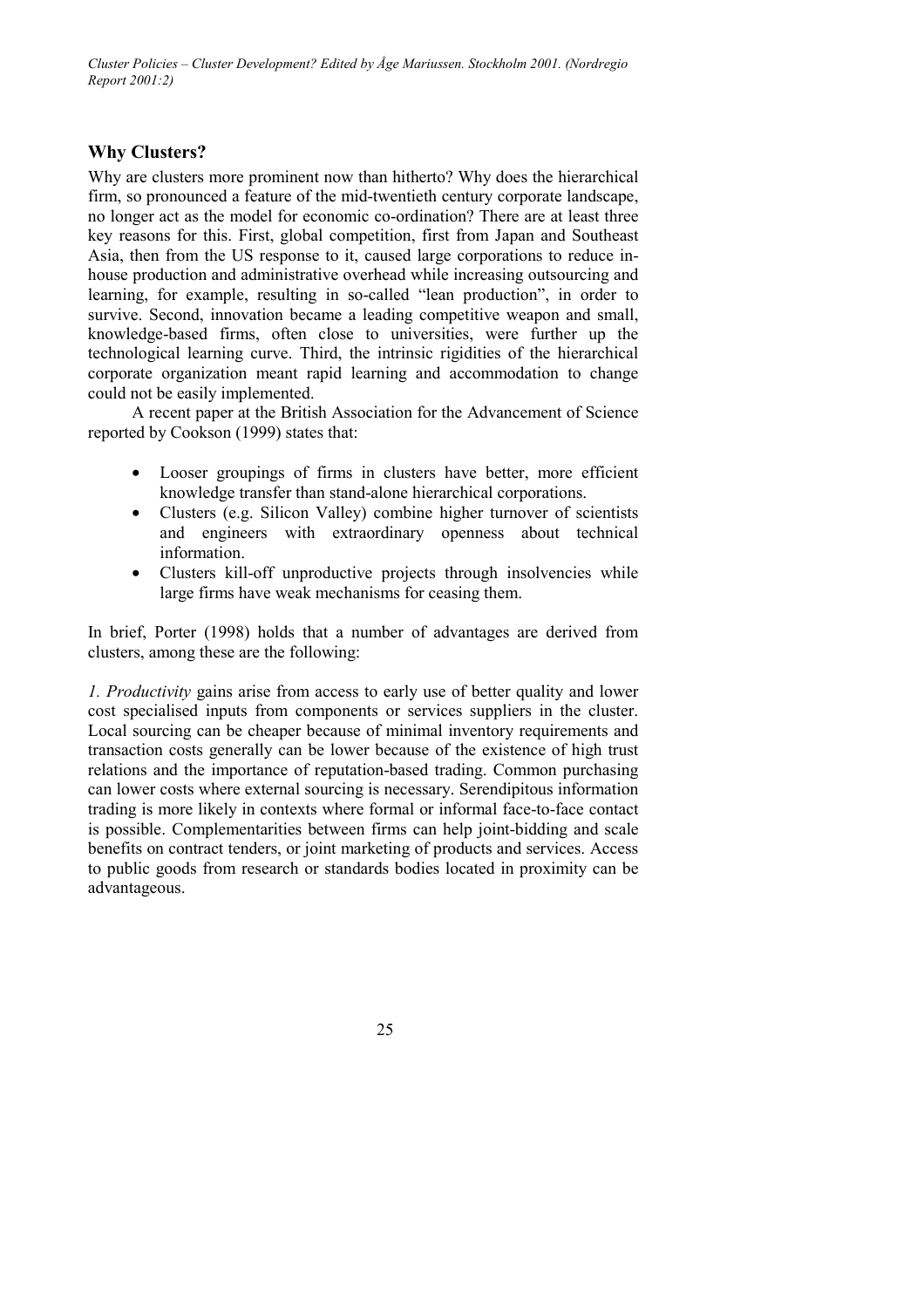2. *Innovation* gains come from *proximity* between customers and suppliers where the interaction between the two may lead to innovative specifications and responses. User-led innovation impulses are recognised as crucial to the innovation process and their discovery has led to a better understanding of the interactive rather than linear processes of innovation. Proximity to knowledge centres makes the interaction processes concerning design, testing and prototype development physically easier, especially where much of the necessary knowledge is partly or wholly tacit rather than codified. Localised benchmarking among firms on organizational as well as product and process innovation is facilitated in clusters. Qualified personnel are more easily recruited and are of key importance to knowledge-transfer. Informal know-how trading is easier in clusters than through more distant relationships.

3. *New businesses* are more readily formed where better information about innovative potential and market opportunities are locally available. Barriers to entry for new firms can be lower because of a clearer perception of unfulfilled needs, product or service gaps, or anticipated demand. Locally available inputs and skills further reduce barriers to entry. A cluster in itself can be an important initial market. Familiarity with local public, venture capital or business angel funding sources may speed up the investment process and minimise risk premiums for new start-ups and growing businesses. Clusters attract outside firms and foreign direct investors who perceive benefits from being in a specialised, leading-edge business location. These may also be a further source of corporate spin-off businesses.

## **How Do Clusters Work?**

Clusters work through networks between a variety of business and other appropriate actors who are familiar with each other's expertise, trustworthiness, reliability and willingness both to share relevant assets (e.g. information or lending a machine or employee if needed) and engage in normal business relationships based on market exchange. Networks can be formal or informal, soft or hard (i.e. contractual, with an agreed project and business plan). In high technology industry, such linkages are likely to involve research organizations such as universities directly for knowledge, but also indirectly through spin-out firms. Aspects of this can be seen below (Fig. 1).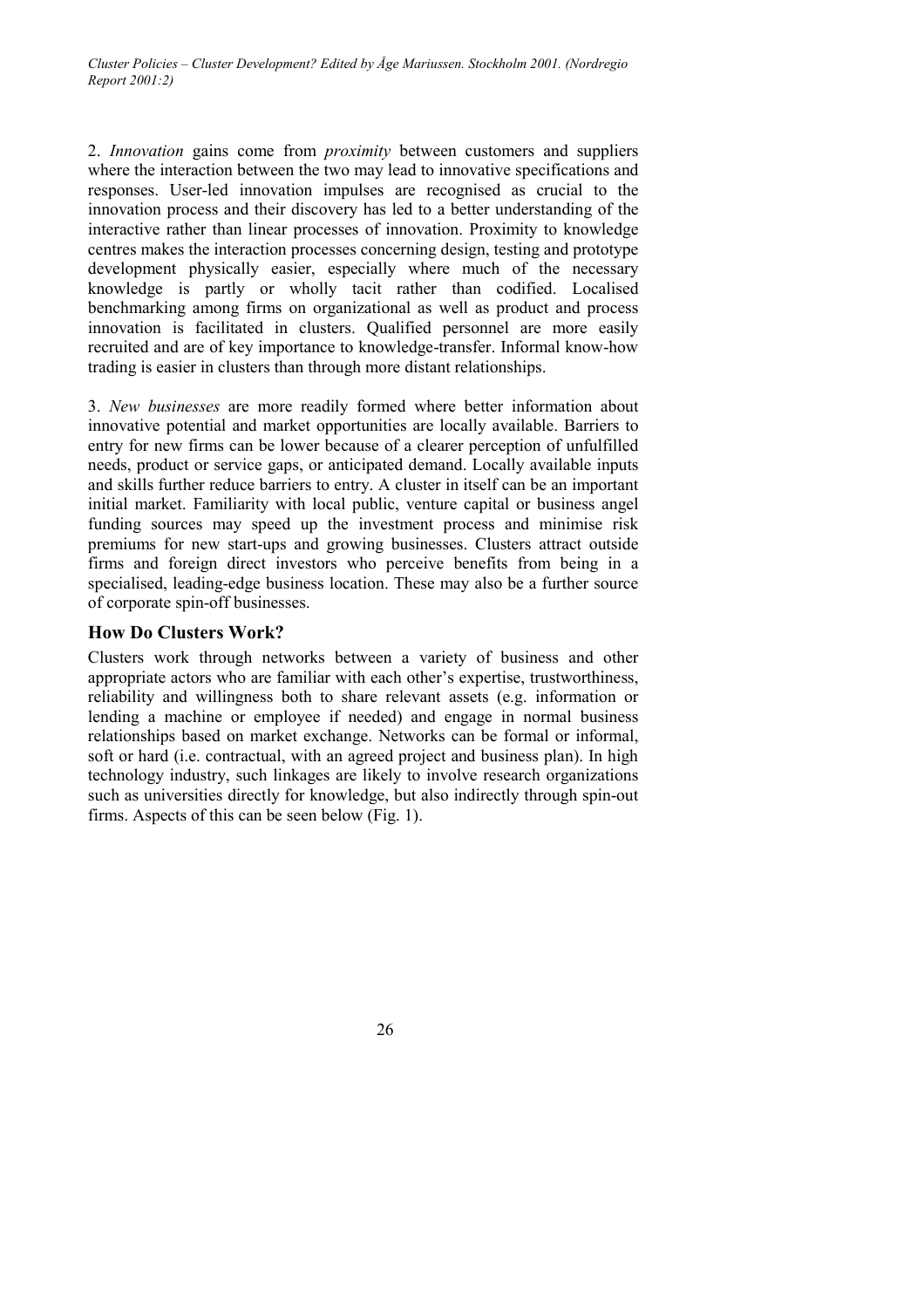

#### *Figure 1. Aspects of the Cambridge IT Cluster*

#### **Can Clusters be Built?**

This refers to the role of policy on different levels of government. While DTI (1999) and others correctly cast doubt on the difficulty, if not impossibility, of building clusters from zero this has not stopped governments trying to do so in the past. France and Japan built "technopoles" by attracting research branches to co-locate in special zones such as Sophia Antipolis and Tsukuba City. However, most commentators agree these are not clusters. Similarly, in North Carolina, Research Triangle Park has successfully attracted research laboratories but only recently have there been signs of some interaction with localised suppliers. Synergy effects are hard to create.

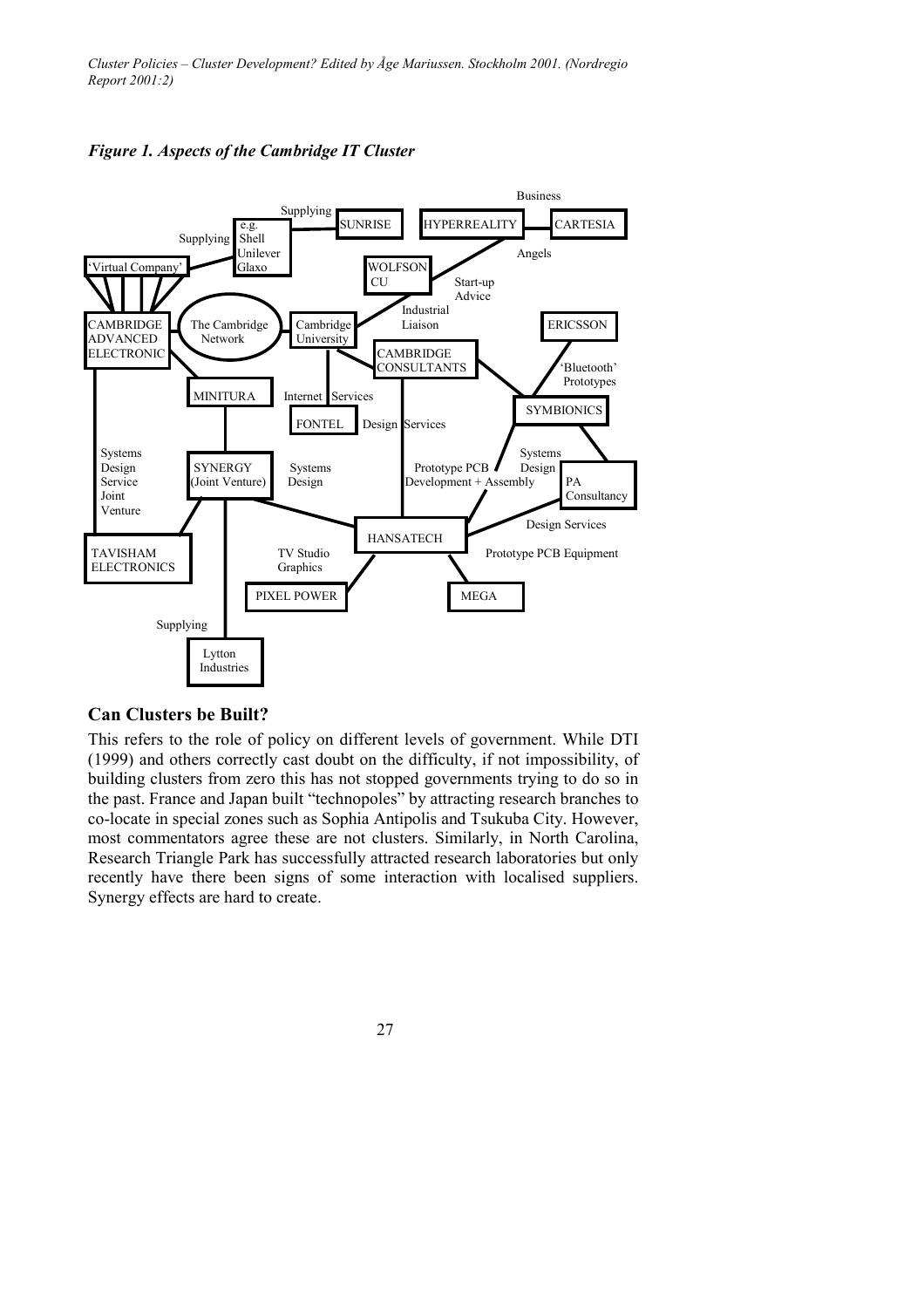However, where there is something with which to work, especially in knowledge-intensive activity, then policy may enhance cluster formation. Some examples of this:

- Finnish regional science and technology policy encouraging universities to set up technology parks on university campuses with Nokia or other research labs acting as customer for software and computing services supplied by start-ups.
- In the US, clusters are often promoted at state level through setting up infrastructure, industry associations, grants, tax credits and R&D credits. But there still has to be a knowledge-generating source in the form of research labs or other key firms.
- In Germany, there are numerous federal and state-level initiatives, most notably BioRegio which funds at £50 million 3 biotechnology clusters. Start-ups, closely linked to research labs, local (often publicly-funded) venture capital and cluster management organizations, have grown from 170 to 223 during the two years since BioRegio was implemented in 1997.

#### **The Clustering Phenomenon in Biotechnology**

We have seen that biotechnology is dependent on small firms who are in turn dependent on public research budgets and venture capital or royalties and milestone payments from big pharma. But another feature of the industry is that the smaller firms tend to exist in geographically proximate clusters near to the knowledge source, i.e. universities and research laboratories specialising in biosciences and biotechnologies. In the final section of this chapter, three instances of this phenomenon will be briefly explored to demonstrate the importance, in the biotechnology sector, of local factors in global competitiveness.

#### *Cambridge, Massachusetts*

One of the biggest and most dynamic biotechnology clusters is in Boston, USA. The science base is exceptionally strong with the Massachusetts Institute of Technology (MIT), Harvard University, Boston University and Massachusetts General Hospital all nearby. Each year some USD 770 million in basic research funding flows through the system. Leading scientists and academic entrepreneurs, one of whom has been involved in some 350 patent applications, are found here. At MIT, in particular, the Technology Licensing Office is a major operation, also involved in assisting at least 20 start-ups per year be established. Massachusetts has at least 150 venture capitalists, most of them in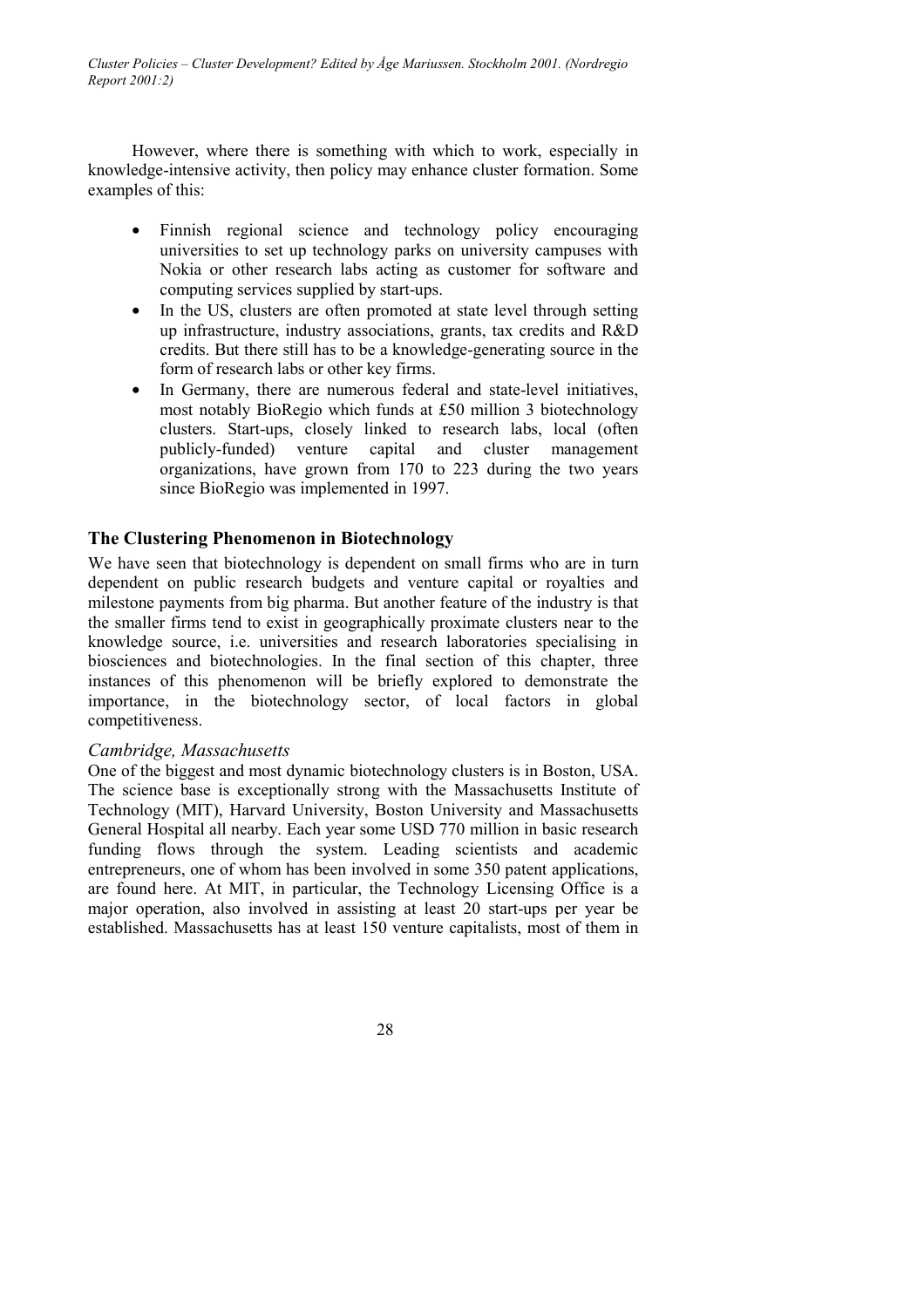Boston or Cambridge. There are 132 biotechnology firms in the Greater Boston area (59 in Cambridge), 86 outside, employing 17,000 people in total. Finally, there are numerous intermediary bodies supporting the industry at state level, one of which, the Massachusetts Biotechnology Council, is an industry association which organizes common purchasing and other services such as promotion, educational placement and careers development for its 215 member firms.

Because of proximity and often common backgrounds from educational institutions, the level of inter-firm and firm-agency interaction is high. In these respects this industry constitutes an exemplary case of a cluster, though as with high technology clusters in general, global linkages to other clusters and, particularly "big pharma" partners or customers are also pronounced. The connection to other centres of biotechnology is testified by the presence in the Mass. Biotech. Council of promotional material from other clusters, including that of the Eastern Region Biotechnology Initiative (ERBI) based in Cambridge (UK).

If we look at the biotechnology sector springing mainly from MIT and Harvard in Cambridge, supported by Massachusetts General Hospital and, to a lesser extent, Boston University in Boston, we have to talk of biotechnology nowadays in the Greater Boston area, since many start-ups have moved out to Route 128 and even beyond Route 495 to Worcester as the encompassing area. The geographical breakdown, bearing in mind the 59 firms in Cambridge is as follows: 132 firms are located east of Route 128 (59 in Cambridge, 16 in Boston, the remainder between there and Route 128), 58 are located between Route 128 and Route 495 (including 11 in Bedford and 6 in Wilmington) and 25 are located west of Route 495 (including 11 in Worcester). Many of these, especially in the outer locations, are based on science or technology parks, as are many start-ups on the technology park campuses of the key universities.

The market segment breakdown is that 34% of firms are in the therapeutic products sector (meaning they have grown beyond the early stages, typically in platform technologies, including diagnostics), 20% are in scientific equipment or supplies; 15% are in scientific services; 14% in human diagnostics; 10% are in environmental and veterinary and 7% are in agricultural biotechnology (animal, plant, diagnostic and transgenics). Perceived industry growth areas are: in medical therapeutics (genetically produced protein, vaccines, gene therapy, human growth hormones); human diagnostics (monoclonal antibodies, biological imaging, DNA probes, biosensors and polymerase chain reaction); ag-bio (nutraceuticals, rapid diagnostic testing and transgenics) and BioInformatics (biological discovery, patient databases, etc.) Seventy-nine firms were founded in the 1980s including (>300 employees) Biogen, Genetics Institute and Genzyme. A further eighty-eight began between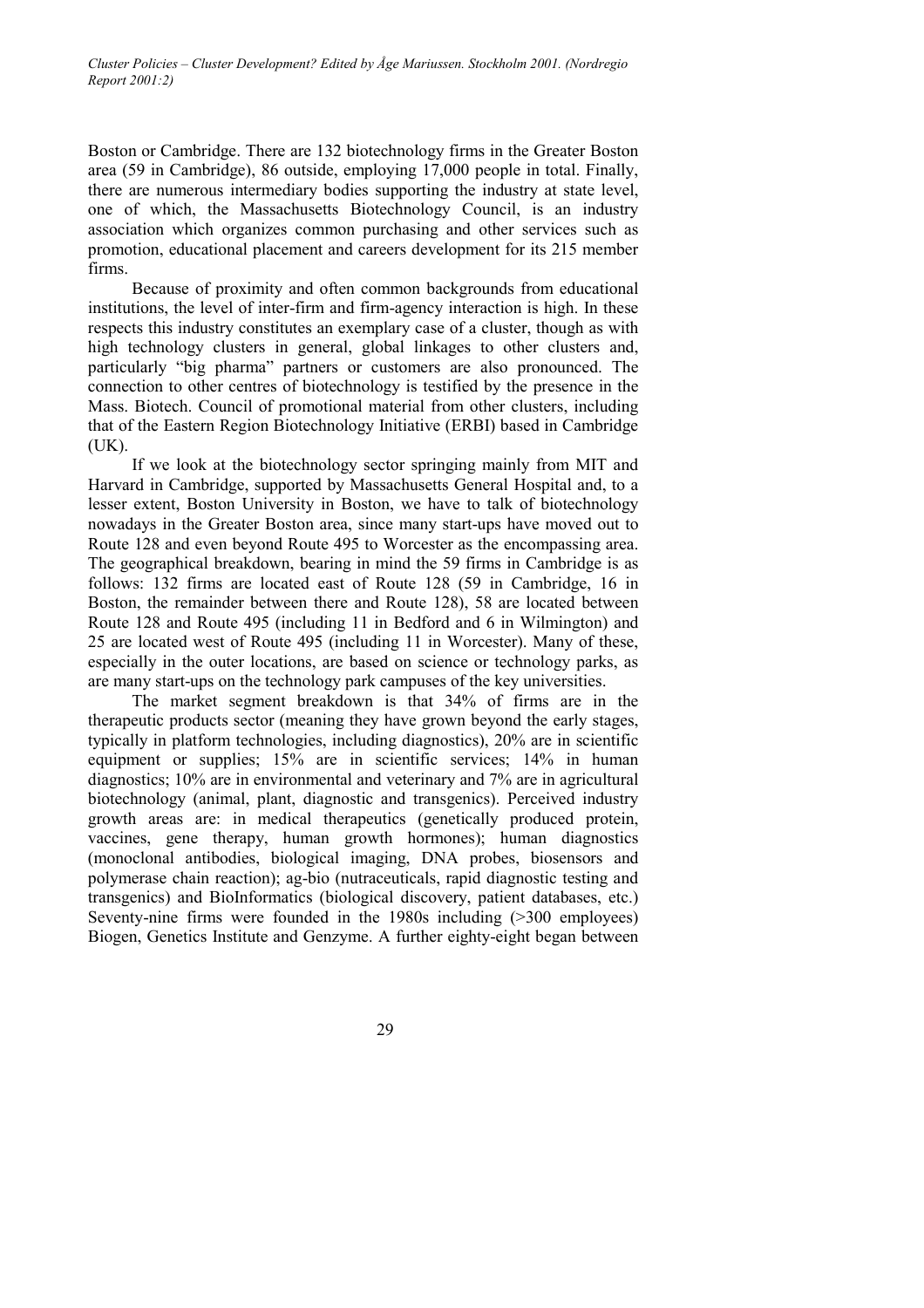1990 and 1997, the remainder are more recent start-ups or inward investments. Employment grew from 7,682 in 1991 to 16,872 in 1998. As the industry matures, the number of start-ups is decreasing annually. Between 1996 and 1999 seven mergers and acquisitions occurred. Financing of companies in biotechnology is high-risk and analyses show that public investment is strongest at the risky process or product development stage.

Of considerable significance as agents in the regional innovation system, within the *knowledge generation* and *diffusion* sphere, are the following:

- Massachusetts Department of Economic Development: has a key role in business and trade development, improving the business climate (R and D tax credits, investment tax credits), responding to lobbying from industry associations, providing grants to growth firms and inward investors.
- Massachusetts Institute of Technology: leading centre for biotechnology research and commercialisation; campus incubators and technology park; MIT Entrepreneurship Centre trains scientists in entrepreneurship; MIT Technology Licensing Office, identifies technologies suitable for start-ups, introduces technology to potential investors (usually venture capitalists).
- Harvard University: PhD programmes in Biochemistry, Biology, Biophysics, Cell and Development Biology, Genetics, Microbiology and Molecular Genetics, Technology etc; Joint Harvard - MIT Division of Health and Technology; School of Medicine; School of Public Health.
- Massachusetts General Hospital and Boston University: research and commercialisation at Boston University, Bio Square Technology Park.
- Whitehead Institute of Biomedical. Research: an independent research and teaching institution (affiliated to MIT in teaching). World leading research in genetics and molecular biology. International leader in the Human Genome project, source of comprehensive, published genome data; technology licensing programme and start-up scheme.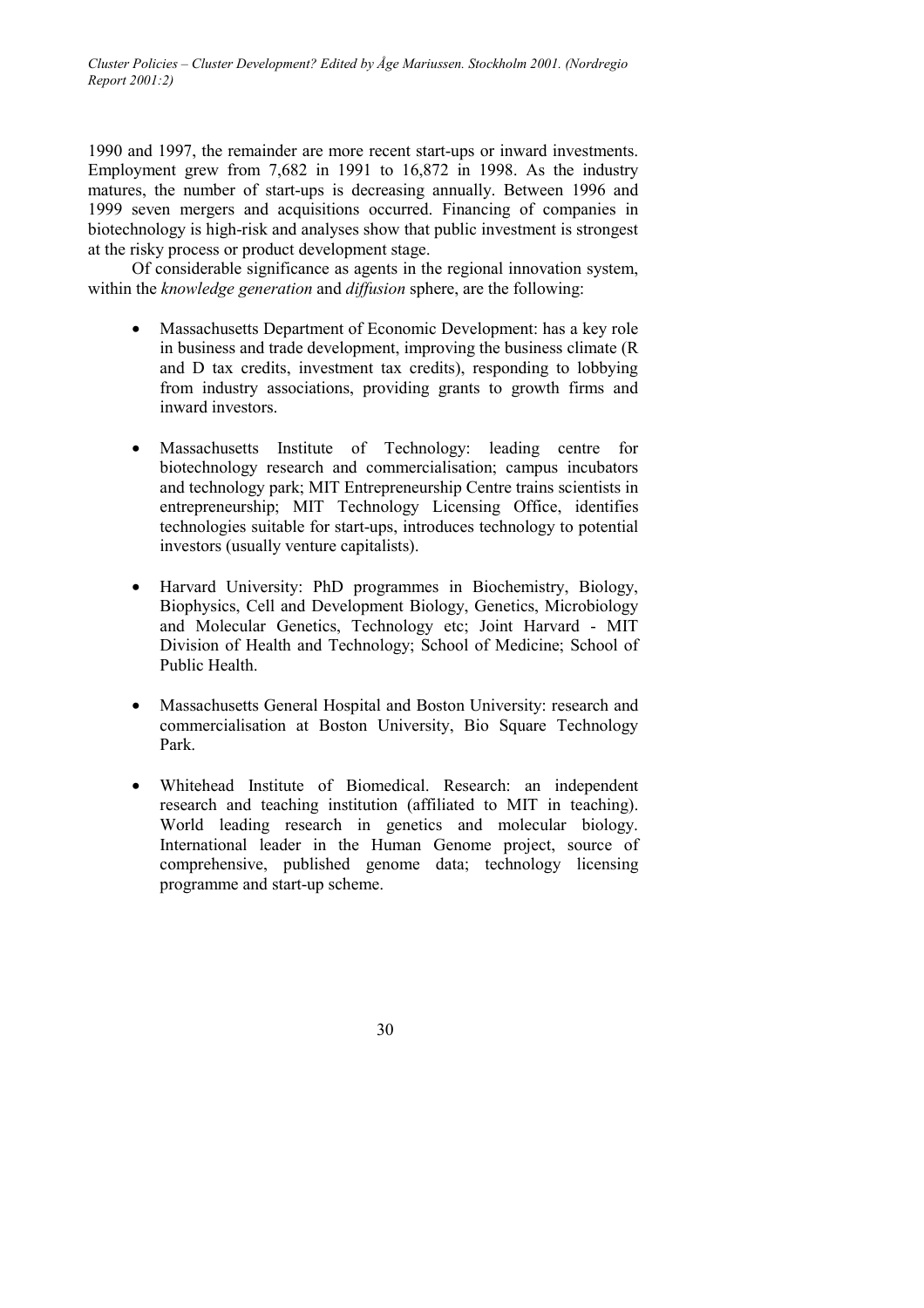- Massachusetts Technology Collaborative: state-founded**,** independent body to foster technology-intensive enterprises. Cluster-building strategies.
- Massachusetts Biotechnology Council: trade association representing biotechnology firms (162 full and 83 associate members), provides educational, careers, and promotional information to the industry and conducts common-purchasing contracting for biotechnology firm members.

In conclusion, leading exploitation firms such as Genzyme, patenter and inventor of the therapeutic product which controls the genetically caused Gaucher's disease, are closely intertwined with this generation and diffusion system. Moreover, Genzyme as a founder member of the Partners Healthcare System with Brigham and Women's, and Massachusetts General hospitals on research funded at \$400 million by the National Institutes of Health, reinforce the system. Along with Biogen and Genetics Institute, plus other internationally known firms such as BASF, Corning and Quintiles and a host of SMEs and start-ups, this means the Greater Boston region is supported by the generation and diffusion organisations and associations already noted, and clearly functions as a well-integrated regional innovation system based on a cluster of leadingedge biotechnology businesses.

#### *The Cambridge (UK) Economy and Biotechnology*

As in Boston, the economy around biotechnology is important, but by no means overwhelmingly so by comparison with other economic sectors in Cambridgeshire. Thus Cambridgeshire County Council estimate that in 1998 there were some 37,000 high technology jobs in the area and that these comprised 11% of the Cambridgeshire labour market. South Cambridgeshire had about 66% of these jobs while Cambridge city accounted for most of the remainder. The main high-tech activity is R and D, supplying 24% of total hightech employment, of which electronics comprises 17%, computer services 13%, scientific instrumentation 8%, and biotechnology, fifth in line, 7%. Probably, the estimate of some 2,600 employees in biotechnology (and chemicals) for the county is a not unreasonable figure. However, if we inspect the ERBI Biotechnology Sourcebook (1998) the number of core biotechnology firms in Cambridgeshire listed there is 36. So the discrepancy between that figure and the estimate of 200 biotechnology firms by Segal, Quince Wicksteed in 1998 needs some qualification. The first qualification can be offered with some confidence and that is that in ERBI's list of Cambridgeshire biotechnology firms there are venture capitalists, research institutes, management consultants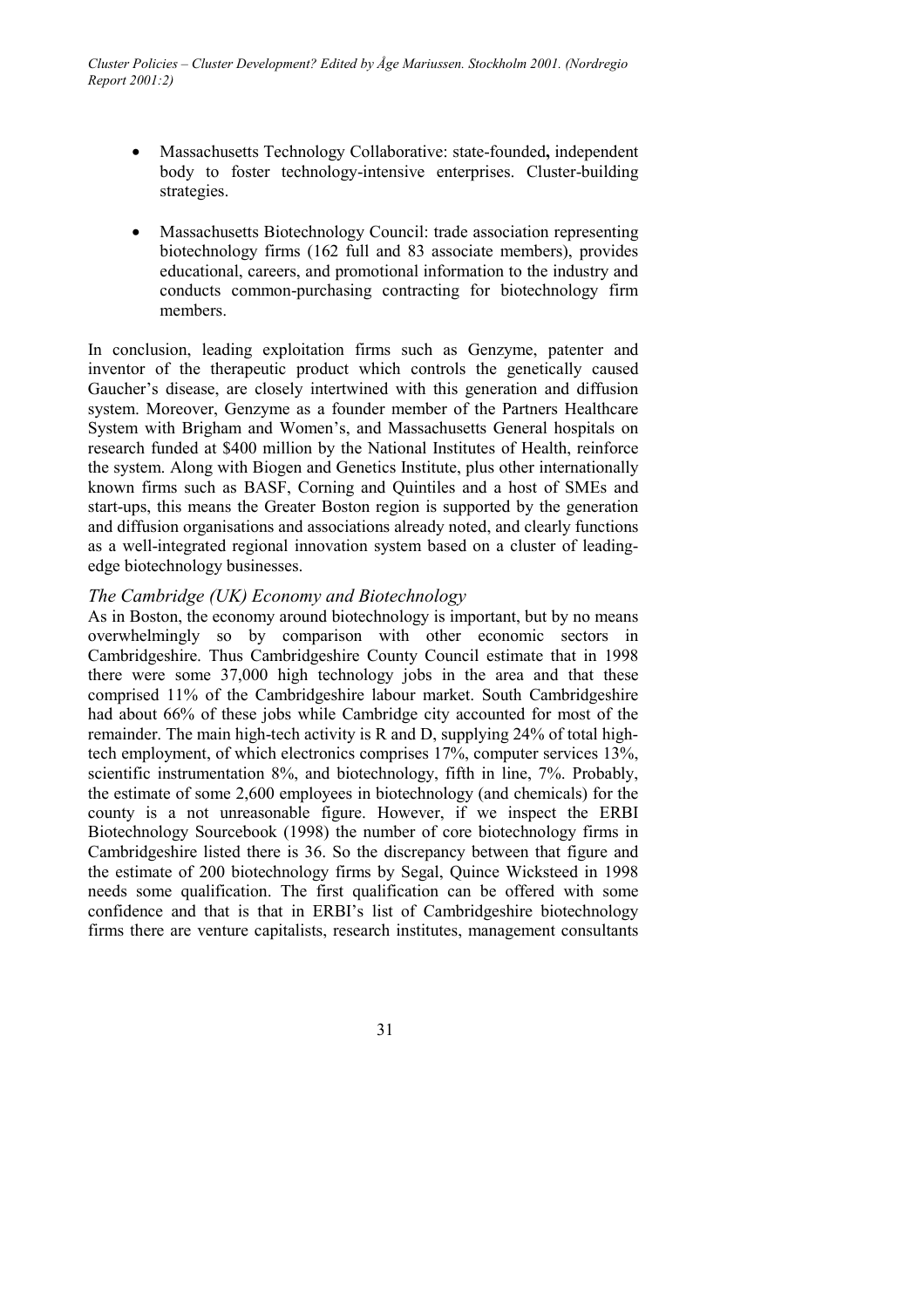and lawyers. Together these total 96, so in the cluster support firms and agencies exist in an approximate 2:1 ratio with biotechnology firms. ERBI considers this a significant underestimate and in its new survey (1999) estimates numbers, in general, of about one-third higher. This would take the Cambridgeshire figure to around 50 core biotechnology firms. The second reason for the discrepancy is that the probably significant number of very small start-ups in incubators and the like are under-represented in the ERBI figures published thus far. So, we may conclude that Cambridgeshire's core biotechnology industry consists of no less than fifty firms and the broader cluster (venture capitalists, patent lawyers, etc.) probably consists of not much more than 200 firms, including the core biotechnology firms.

Cambridge has a presence in two of the main fields of biotechnology. The first is primarily medical and biopharmaceutical, the second is agro-food biotechnology and the third, environmental. It is clear from both ERBI data and the SQW (1998) estimates that Cambridgeshire specialises in biopharmaceuticals. The two categories of "biopharmaceuticals including vaccines" and "pharmaceuticals largely from chemical synthesis" register fourteen and nine Cambridgeshire-based firms respectively. Examples of the former are Actinova, Amgen and Hexagen, and of the latter, Chiroscience, Napp and Quadrant. In addition to these two key categories are direct biotechnology services like clinical trails, diagnostics and reagent supply. A further eight Cambridgeshire direct-services firms are listed in the ERBI Sourcebook, which, it will be recalled, probably underestimates the numbers by about one-third (not counting micro-firms). Cambridgeshire has four "ag-food bio" firms but ERBI lists no bioenvironmental firms. It is important to note that Cambridgeshire also hosts twelve biotechnology equipment and instrumentation firms according to ERBI.

The growth in the number of biopharmaceutical firms has been from one to twenty-three over the 1984-1997 period, an average of just under two per year, but the rate has been more like four per year in the last two years of that period. Equipment firms grew from four to twelve 1984-97, and diagnostics firms from two to eight. In Table 1 Section 1a shows the distribution of technology-based companies in Cambridgeshire, while 1b shows the distribution of support services.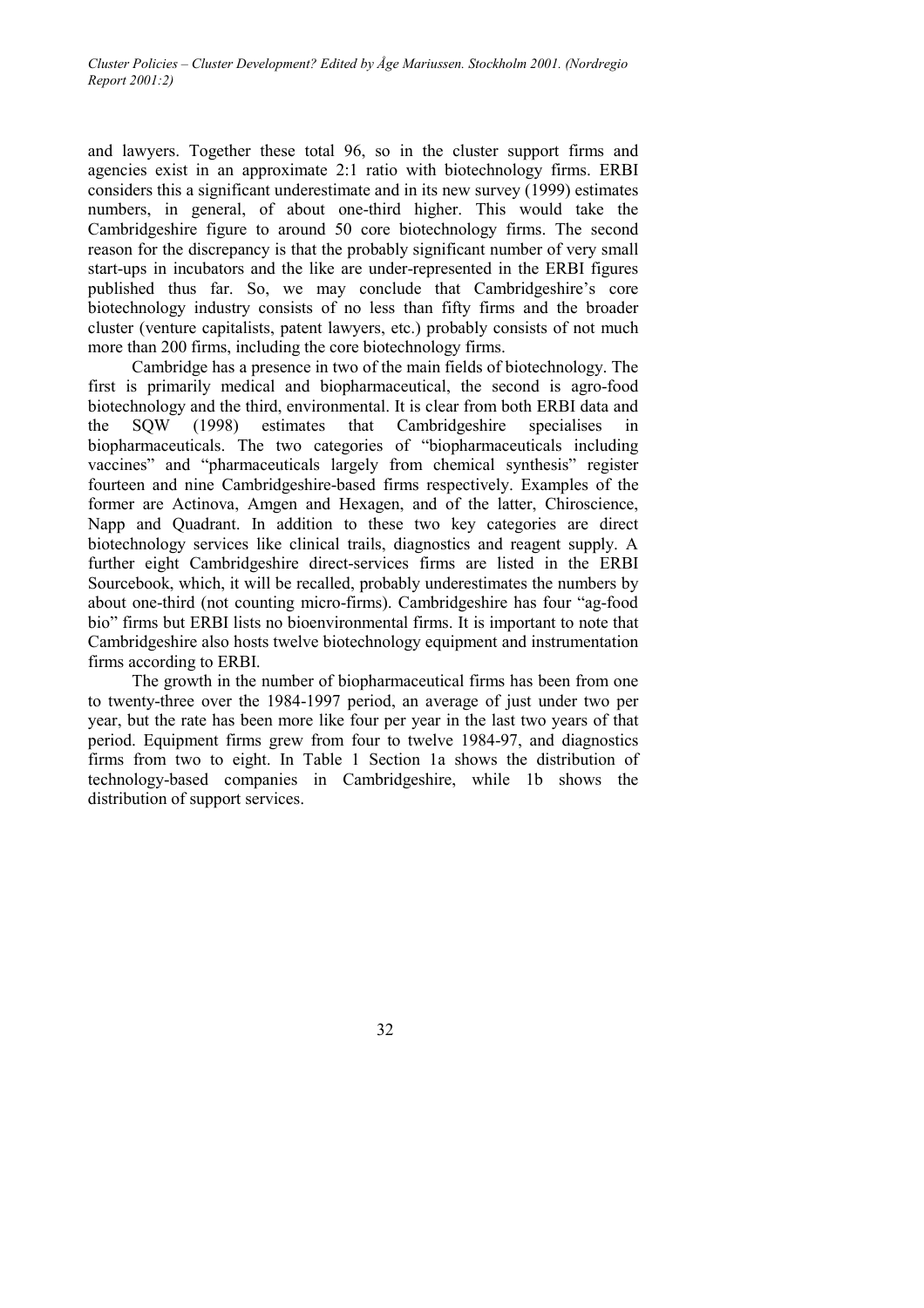| la Biotechnology Firm Distribution |       | 1b Biotechnology Services Distribution |     |
|------------------------------------|-------|----------------------------------------|-----|
| Biopharmaceuticals                 | 41%   | Sales & Marketing                      | 29% |
| Instrumentation                    | 20%   | <b>Management Consulting</b>           | 23% |
| Ag-food Bio                        | 17%   | Corporate Accounting                   | 15% |
| Diagnostics                        | 11%   | Venture Capital                        | 15% |
| Reagents/Chemicals                 | $7\%$ | Legal & Patents                        | 8%  |
| Energy                             | $4\%$ | <b>Business Incubation</b>             | 10% |

*Table 1. Shares of biotechnology and services functions* 

Source: ERBI (1998)

Thus, it is clear that Cambridgeshire has a rather diverse biotechnology processing and development industry as well as services support structure, even though the industry is relatively young and small. Some of the service infrastructure, and perhaps the equipment sector, benefits from the earlier development of Information Technology businesses, many also spinning out from university research in Cambridge.

The infrastructure support for biotechnology in and around Cambridge is impressive, much of it deriving from the university and hospital research facilities. The Laboratory of Molecular Biology at Addenbrookes Hospital, funded by the Medical Research Council; Cambridge University's Institute of Biotechnology, Department of Genetics and Centre for Protein Engineering; the Babraham Institute and Sanger Institute with their emphasis on functional genomics research, and the Babraham and St. John's incubators for biotechnology start-ups and commercialisation, are all globally recognised facilities, particularly in biopharmaceuticals. However, important research institutes in agricultural and food biotechnology, such as the Institute for Food Research, John Innes Centre, Institute of Arable Crop Research and National Institute of Arable Botany, are also located in the Eastern region. Thus in research and commercialisation terms, Cambridge is well placed in biopharmaceuticals; and with respect to basic and applied research, but perhaps less so in commercialisation, i.e. in the ag-food industry.

Within a 25-mile radius of Cambridgeshire are found many of the "big pharma" or specialist biopharmaceutical firms with which commercialisation development by smaller start-ups and R&D by research institutes must be cofinanced. Firms like Glaxo Wellcome, SmithKline Beecham, Merck, Rhone-Poulenc Rorer, Hoechst Pharmaceuticals in the big pharma category are represented, and in the specialist biopharmaceutical sector: Amgen, Napp, Genzyme and Bioglan *inter alia*. Thus, on another of the criteria for successful cluster development, namely access within reasonable proximity to large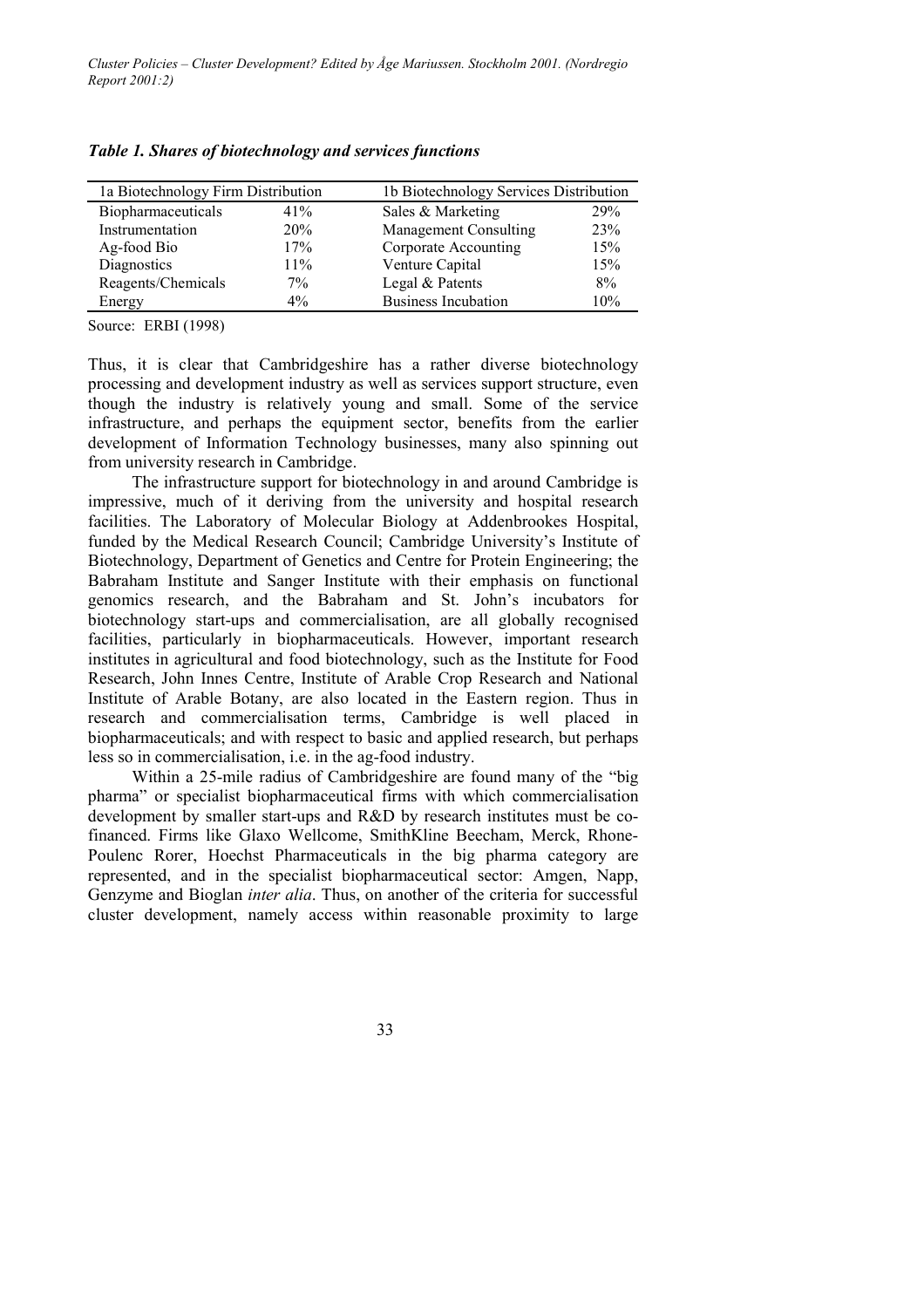customer and funding partner firms, Cambridge is, again, fortuitously positioned.

Finally, with respect to ag-food bio, Rhone-Poulenc, Agrevo, Dupont, Unilever and Ciba are situated in reasonably close proximity to Cambridge. Hence the prospects for linkage, though more occluded by public concerns about Genetically Modified Organisms than in the case of health-related biotechnology, are nevertheless propitious in locational terms.

Cambridge is relatively well blessed with science and technology parks, though the demand for further space is significant. At least eight of the aforementioned biopharmaceuticals including vaccines firms are located on Cambridge Science Park itself. St. John's Innovation Centre, Babraham Bioincubator, Granta Park, the Bioscience Innovation Centre and Hinxton Science Park are all recently completed, under construction, or under planning review. Most of the newer developments are taking place within short commuting distance of Cambridge itself, on or near main road axes like the M11, A11, A10 and A14. This is evidence of the importance of *access* for research-applications firms to centres of basic research, reinforcing also the point that not everything concerning biotechnology must occur "on the head of a pin", i.e. in Cambridge city itself.

The final, important, feature of the biotechnology landscape in Cambridge and the surrounding Eastern Region is the presence of both informal and formal networking between firms and research or service organizations and amongst firms themselves. Cambridge Network Ltd was set up in March 1998 to formalise linkages between business and the research community, connecting both local and global networks in a systematic way. It is mostly IT-focused, though some of this spills over into biotechnology, given its demand for IT equipment and opportunities for IT delivered patient and clinician services through, for example, telemedicine. Of more direct relevance to the biotechnology community are the activities of ERBI. This biotechnology association is the main regional network with formal responsibilities for; newsletter, organizing network meetings, running an international conference, website, sourcebook and database on the bioscience industry, providing aftercare services for bio-businesses, making intra- and inter-national links (e.g. Oxford, San Diego), organizing common purchasing, business planning seminars, and government and grant-related interactions for firms.

Thus it is relatively easy to see that the Cambridge biotechnology sector operates as a cluster. Indeed, it could be said to be a paradigm case of the clustering phenomenon which, though presently small, has major growth potential. This is because it is Europe's leading biotechnology cluster in a business with expected global turnover of \$70 billion in 2000. Because of the sunk costs associated with co-location by venture capitalists, specialist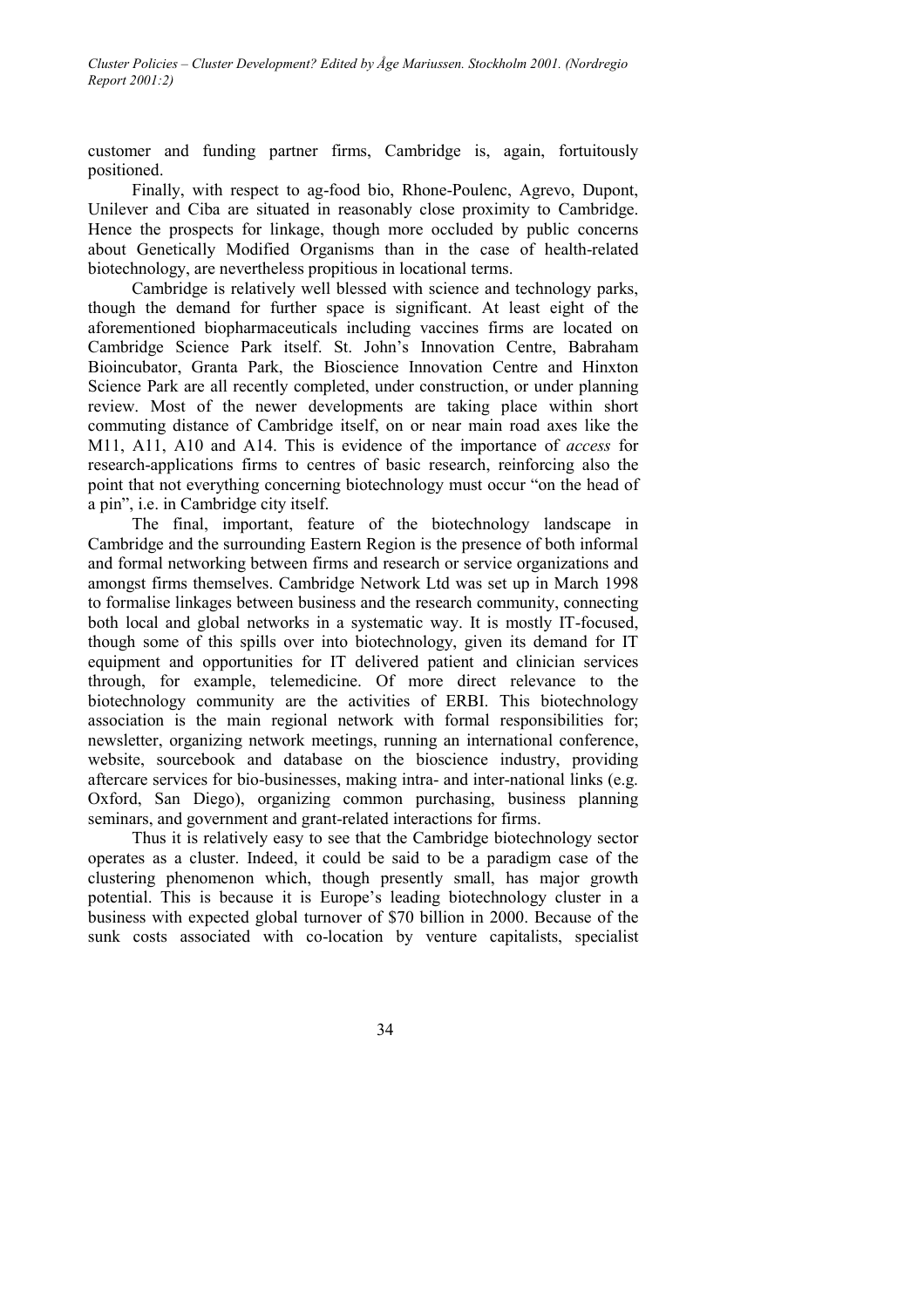patenting, legal, accountancy and insurance services, the immobility of the key knowledge-driving resource, the university and the presence of a critical mass of biotechnology firms and entrepreneurs, Cambridgeshire is likely to remain the focus it has become.

### *Heidelberg, Germany*

Heidelberg is Germany's oldest university and has one of the best science bases for biotechnology. Two Max Planck Institutes, for Cell Biology and Medical Research, are located in the region, as is the German (Helmholtz) Cancer Research Centre (DKFZ). The European Molecular Biology Laboratory, and European Molecular Biology Organization are there, along with one of Germany's four Gene Centres, the Resource Centre of the German Human Genome Project, two further medical genetics institutes and two plant genetics centres. Three other universities, Mannheim, Ludwigshafen and Kaiserslautern, and three polytechnics complete the generation and diffusion sub-system. There are a number of Germany's leading big pharma firms nearby, such as BASF/Knoll (Ludwigshafen), Boehringer Mannheim Roche Diagnostics (Mannheim), and Merck (Darmstadt). But the heart of the BioRegio is the Heidelberg-based commercialisation organization, the Biotechnology Centre Heidelberg (BTH). This is a three-tired organization consisting of a commercial business consultancy, a seed capital fund and a non-profit biotechnology liaison and advisory service. Central to BTH's functioning is Heidelberg Innovation GmbH (HI) a commercial consultancy that takes company equity in exchange for drawing up market analyses, business and financing plans, assisting in capital acquisition and providing early phase business support for start-ups. It is a network organization, relaying information, partnering organizations seeking contact with local biotechnology companies and linking to research institutes and local authorities.

The key initial financing element of BTH is BioScience Venture. This was established by local big pharma and banks, managed by HI and acts as a seed fund and lead investor in early start-ups. It also seeks international venture capital to finance second round developments. Assessments of project viability are made with advice from HI and BioRegio Rhine-Neckar e.V., the third element of BTH. The last-named seeks out commercial projects and recommends the most promising for BioRegio public funding support. Business proposals have run at some 50 per year since 1996, but between 1996 and 1998 only nine start-ups had been established, a figure that had risen to seventeen (including biochip and biosoftware firms) by July 1999 (Dr. Thomas Stahlecker, CTA Stuttgart, personal communication, July 1999). The total number of biotechnology SMEs (excluding start-ups) was 20 in July 1998. Most are in the healthcare sector, with some in plant genetics. The main location for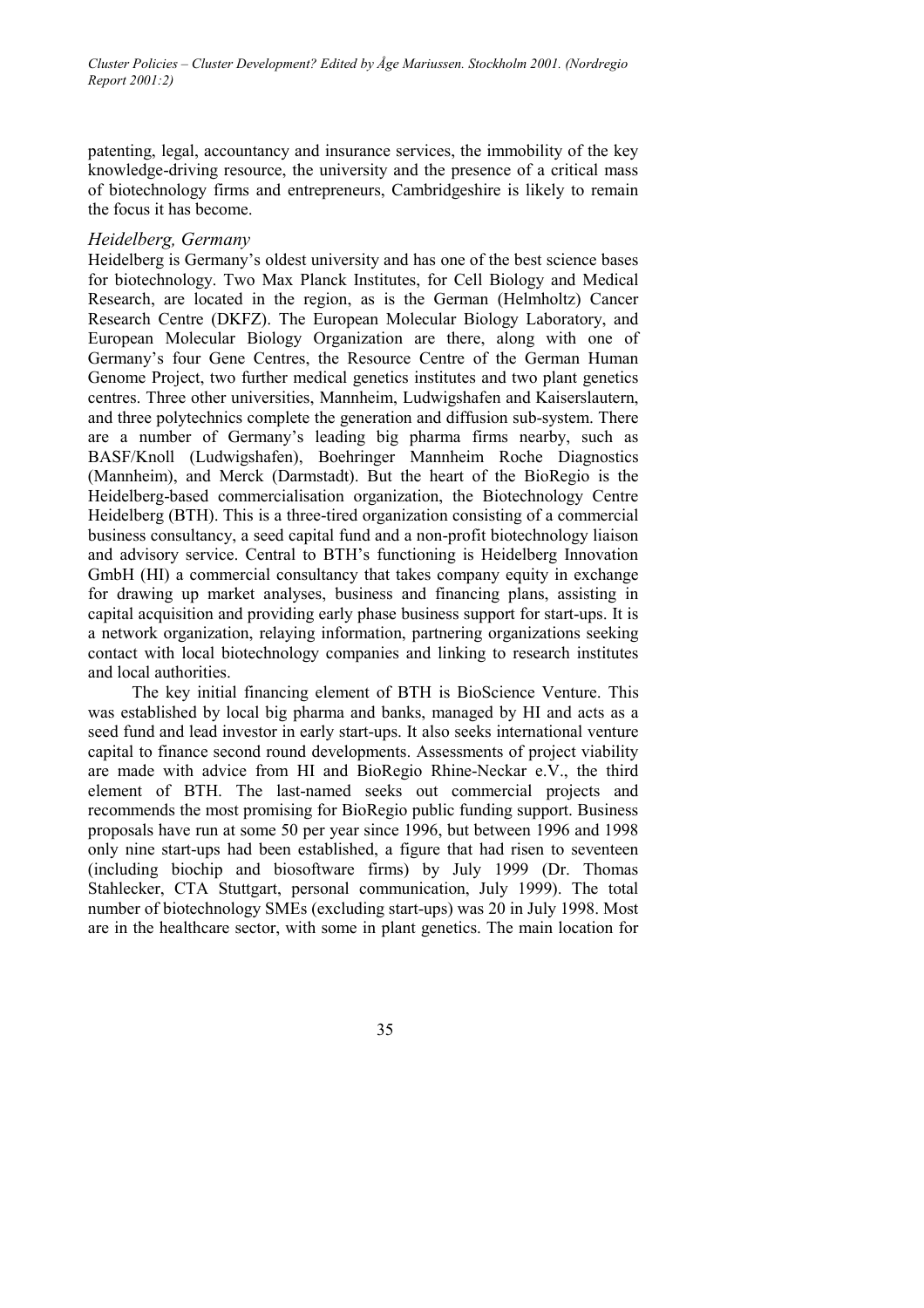this cluster of some thirtyseven biotechnology firms is the Heidelberg Technology Park for SMEs and the adjoining Biopark on the university's science campus. This has 10,000 square metres of laboratory and office space plus a further 6,000 on the Production Park nearby, where start-ups move to once they have grown beyond the research phase. A joint venture by local firms and universities has been to establish the Postgraduate BioBusiness Programme. This is designed to provide scientists with hands-on experience of business administration through three months' coursework and nine months of practical training in industry (König 1998).

Once more, key ingredients for successful clustering are present, including close proximity for firms on the technology park to both big pharma in Ludwigshafen and Mannheim and leading edge science in Heidelberg. The *Land* of Baden-Württemberg has a biotechnology initiative but also distributes its funding among the Freiburg BioValley (one of Germany's most dynamic BioRegios) Ulm, and Tübingen-Stuttgart as well as Rhine-Neckar region. As we have seen elsewhere BioRegio funding is principally used for start-ups, most of whom are currently making losses. But through the network-like character of BTH, lead investor capital from BioScience Venture can be tripled by leveraging both federal BioRegio funding and *Land*/corporate venturing funds. Thus reasonable sums of start-up capital can very easily be raised at low risk to the, in any case, essentially public lead investor. The *Land* helped fund Heidelberg Technology Park, subsidises a patenting support initiative, providing grants to universities for making patent applications, and funds a Young Innovators pre-start-up funding programme for university and research institute personnel (Clarke 1998).

### **Conclusions**

Clusters are evident around the world in both traditional and high technology industries. They are usually fairly geographically concentrated, dynamically interacting combinations of firms, intermediaries, funding organizations and transfer agencies acting consciously to develop the cluster. They offer advantages over large hierarchical firms because of overspills enabling knowledge to flow reasonably freely and opportunities for co-operation as well as competition. Productivity, innovation and new business formation are enhanced under such circumstances. Clusters work by acting as an economic community based on informal and formal, hard and soft forms of networking between firms and agencies. Consciousness of cluster existence and a formalised, membership-based association able to keep all in touch as needed is often key to successful clustering.

Furthermore, public efforts to create clusters, as distinct from mere agglomerations of similar activity (e.g. research) have not been entirely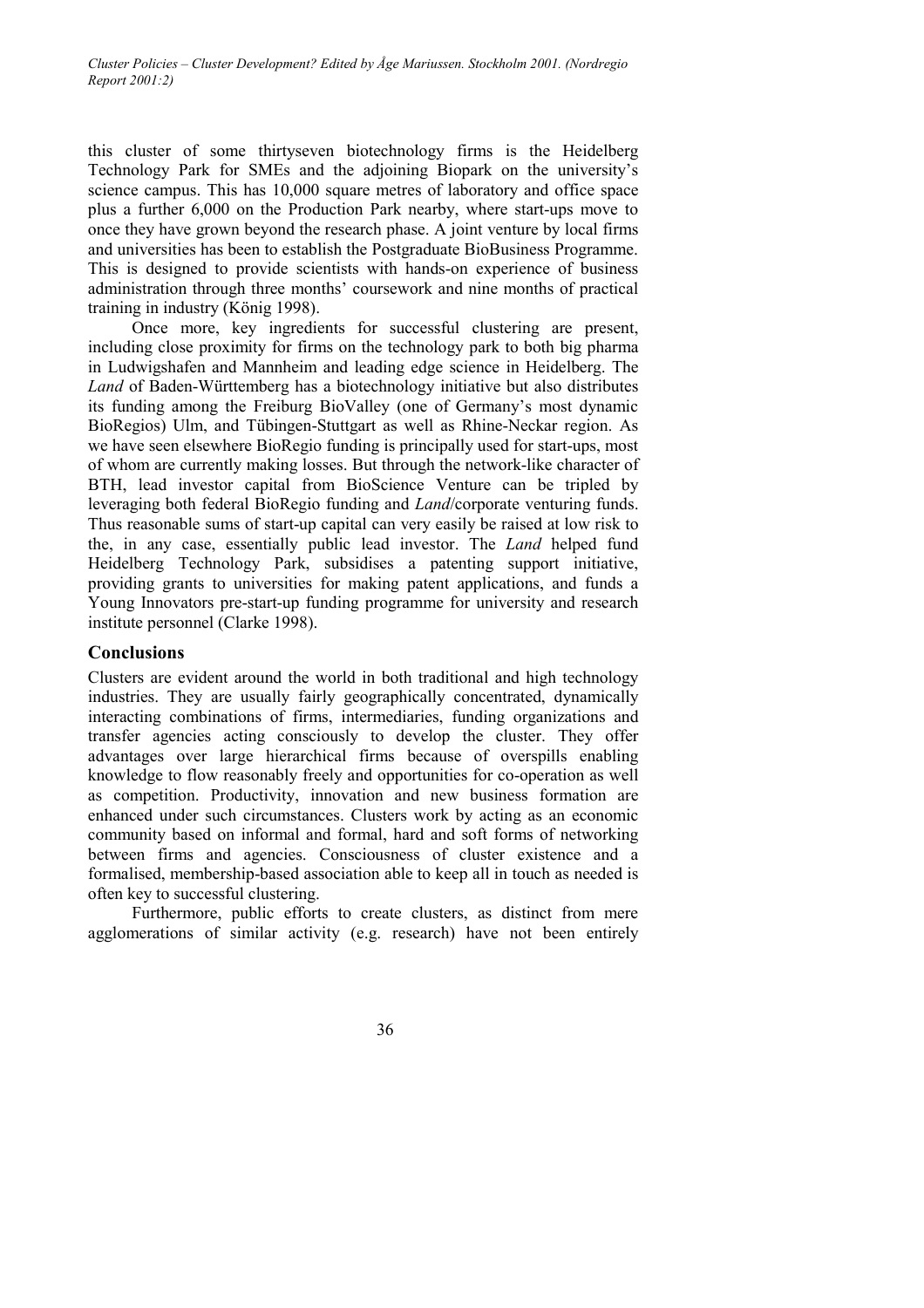successful. Where a seed crystal, such as a key outsourcing firm or research laboratories seeking to commercialise knowledge and IPR exists, public intervention can be important in further activating and enhancing cluster development. But ultimately the market decides how successful a cluster will be.

The combination of small-firm excellence in commercialisation, big pharma excellence in marketing and distribution, as well as nonbiotechnological research, and strategic public research budgets, seems to have emphasised the localised clustering mode of economic co-ordination in this most globalized of industries. For the present, with biotechnology products only accounting for 5% of the global drugs market, with an industry expectation of 25% in the medium-to-long term, these relationships are in dynamic tension.

#### **References**

- Braczyk, H., Fuchs, G. and Wolf, H. (eds.). (1999) *Multimedia and Regional Economic Restructuring*. London, Routledge.
- Cooke, P. (1999a) *The German Biotechnology Sector, the Public Policy Impact and Regional Clustering: an Assessment*, Report to DTI, Cardiff, Centre for Advanced Studies.
- Cooke, P. (1999b) *Biotechnology clusters, 'Big Pharma', and the knowledgedriven economy*, (mimeo), Cardiff, Centre for Advanced Studies.
- Cooke, P. and Morgan, K. (1998) *The Associational Economy: Firms, Regions and Innovation*. Oxford University Press.
- Cooke, P. and Hughes, G. (1999) "Creating a multimedia cluster in Cardiff Bay", in Braczyk, H. et al. (eds.). *Multimedia and Regional Economic Restructuring*. London, Routledge.
- Cooke, P., Huggins, R. and Browne, J. (1999) *Cluster Development Potential in Cambridge*, Report to Cambs TEC & Business Link, Cardiff Centre for Advanced Studies.
- Cookson, C. (1999) "Cloning Silicon Valley may be key to success", *Financial Times*, Sept. 14, p.10.
- Clarke, L. (1998) "Setting the Pace", *Pharmaceutical Forum*, pp 2-6.
- Dalum, B., Laursen, K. and Villumsen, G. (1998) "Structural change in OECD export specialisation and stickiness", *International Journal of Applied Economics*, 13, 423-443.
- Department of Trade and Industry (1998) *Our Competitive Future: Building the Knowledge Driven Economy*. London, DTI.
- Department of Trade and Industry (1999a) *Biotechnology Clusters*. London, DTI.
- Department of Trade and Industry (1999b) *Genome Valley.* London, DTI.